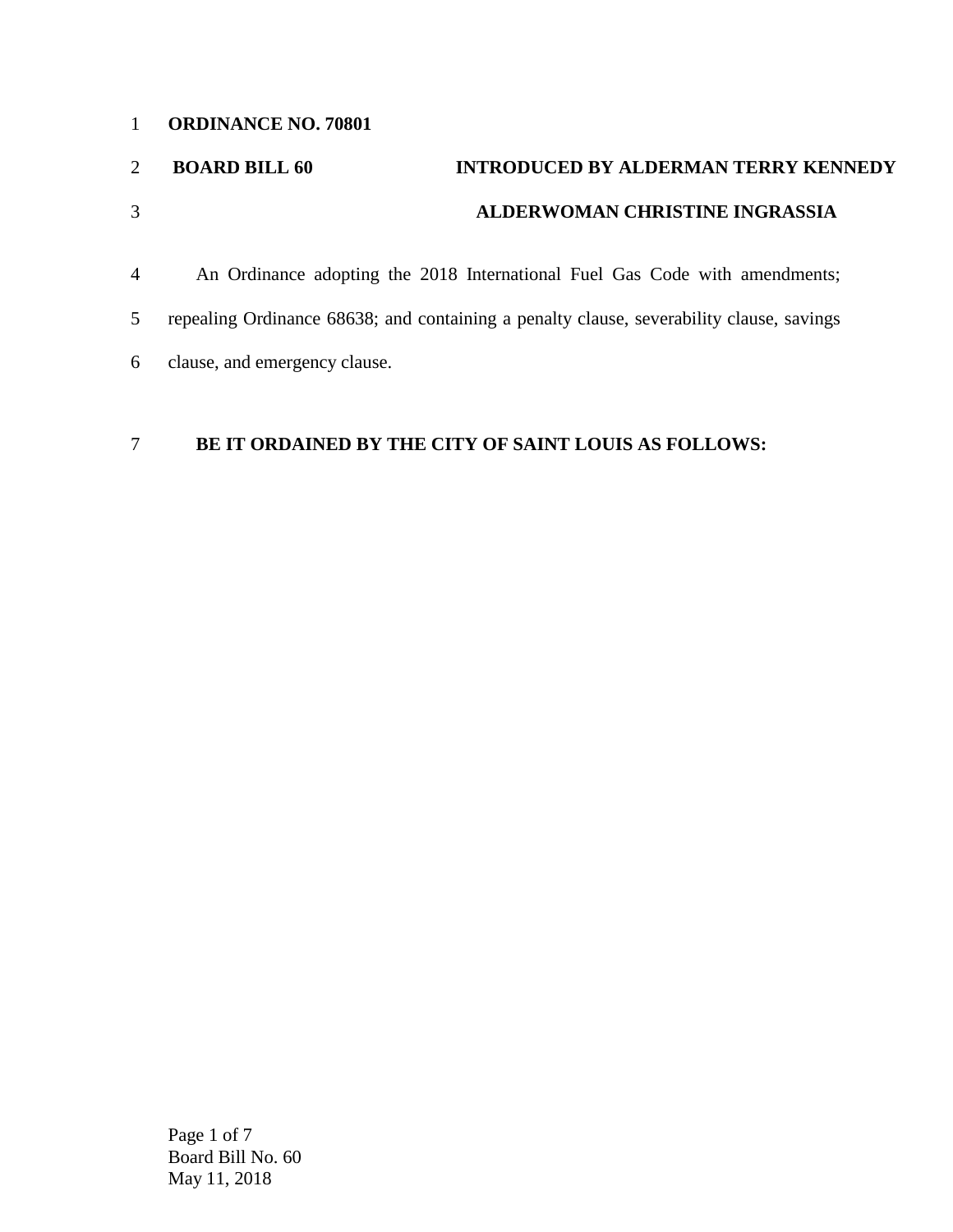**SECTION ONE. REPEAL.** Ordinance 68638, approved April 21, 2010, which adopted the 2009 International Fuel Gas Code, is hereby repealed.

 **SECTION TWO. ADOPTION**. The 2018 International Fuel Gas Code as published by the International Code Council, Inc., one copy of which is on file in the Office of the Register of the City of Saint Louis, being marked and designated as the International Fuel Gas Code, is hereby adopted as the Fuel Gas Code of the City of Saint Louis, in the State of Missouri, pursuant to this Ordinance and in conformity with Section 71.943 RSMo, for the control of buildings and structures as herein provided; and that each and all of the regulations, provisions, penalties, conditions, and terms of said Fuel Gas Code are hereby referred to, adopted, and made a part hereto as if fully set out in this Ordinance with the amendments prescribed in Section Three of this Ordinance. If differences occur between a provision modified by this Ordinance and a provision adopted without modification, then the modified provision shall control.

## **SECTION THREE. AMENDMENTS.** The 2018 International Fuel Gas Code is

amended and changed in the following respects:

#### **CHAPTER 1 IS AMENDED AS FOLLOWS:**

Change Section 101.1 to read as follows:

**101.1 Title.** These regulations shall be known as the Fuel Gas Code of the City of Saint

Louis, hereafter referred to as "this code."

Page 2 of 7 Board Bill No. 60 May 11, 2018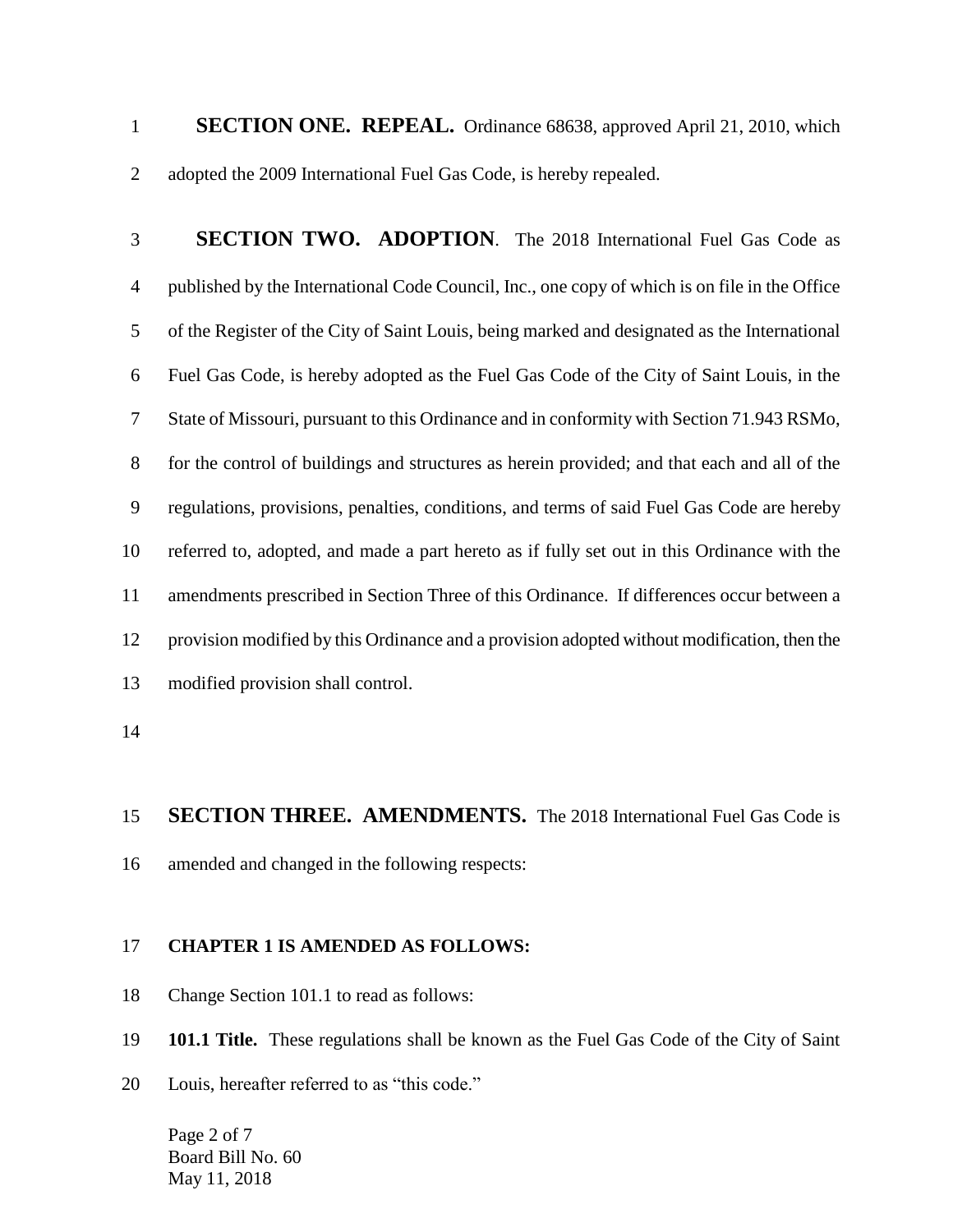- Delete Sections 103 thru 110 in their entirety.
- Add new Section 103 to read as follows:
- **SECTION 103 ADMINISTERING OF THIS CODE**
- **103.1 General.** Authority, permitting, fees, penalties, inspections, duties, and means of appeal shall be as set forth in the Mechanical Code.

## **CHAPTER 2 IS AMENDED AS FOLLOWS:**

- Change Section 201.3 to read as follows:
- **201.3 Terms defined in other codes.** Where terms are not defined in this code and are
- defined in the Building Code, Fire Code, Mechanical Code, Plumbing Code and NFPA, such
- terms shall have meanings ascribed to them as in those codes.
- Add Section 201.5 to read as follows:
- **201.5 Referenced other codes and standards.** Any codes or standards referenced in this
- code shall be taken to mean the applicable City of Saint Louis code.
- Change Section 202 by the addition or modification of the following definition:
- **DIVERSITY FACTOR.** Ratio of the maximum probable demand to the maximum possible
- demand.

Page 3 of 7 Board Bill No. 60 May 11, 2018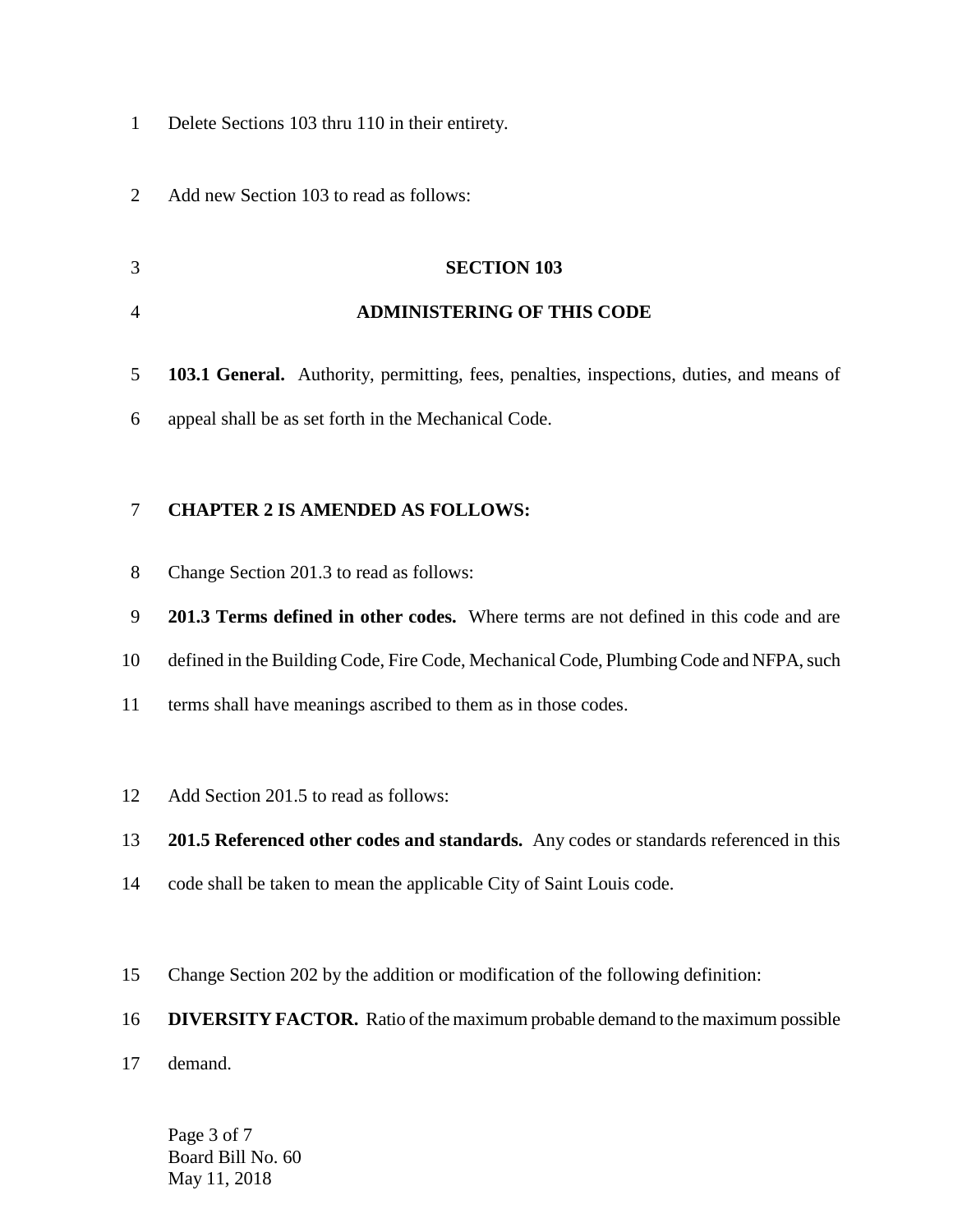**HEATING VALUE, TOTAL.** The number of Btu's produced by the combustion, at constant pressure, of 1 cubic foot (0.0283 m3) of gas when the products of combustion are cooled to the initial temperature of the gas and air, when the water vapor formed during combustion is condensed, and when all necessary corrections have been applied.

**PURGE.** To clear of air, water, or other foreign substances.

 **WORKMANLIKE.** Executed in a skilled manner; e.g., generally plumb, level, square, in line, undamaged, and without marring adjacent work.

### **CHAPTER 3 IS AMENDED AS FOLLOWS:**

Change Section 301.6 to read as follows:

 **301.6 Plumbing connections.** Potable water supply and building drainage system connections to appliances regulated by this code shall be in accordance with the Plumbing Code.

Add Section 302.8 to read as follows:

**302.8 Stud Guards.** When the edge of bored holes is less than one inch (25mm) from the

- edge of a stud or joist and when notched studs or joists are covered, stud guards shall be
- installed to protect service lines from fastener damage.
- Change Section 307.3 to read as follows:
- **307.3 Drain pipe materials and sizes.** Components of the condensate disposal system shall

Page 4 of 7 Board Bill No. 60 May 11, 2018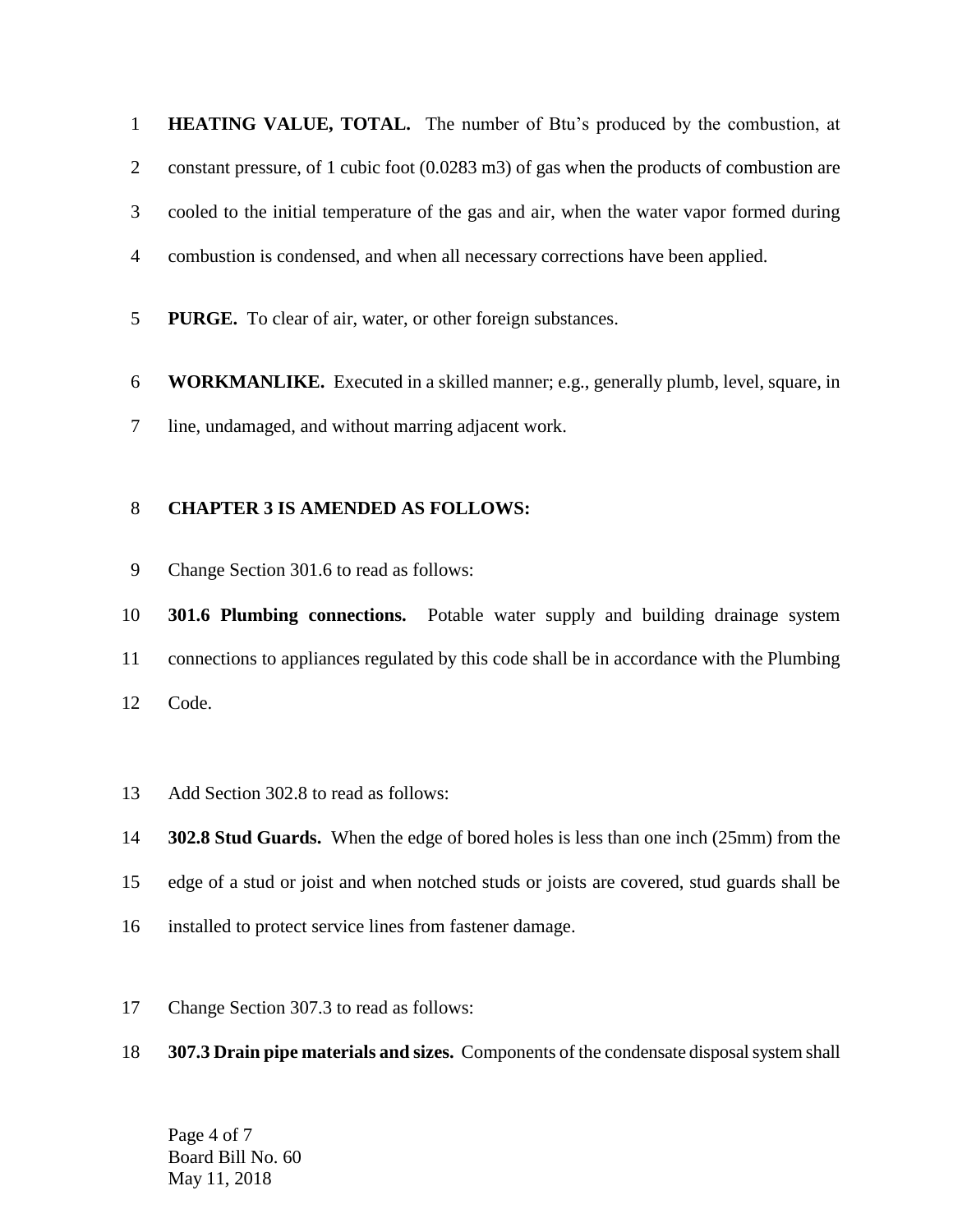be cast iron, galvanized steel, copper, cross-linked polyethylene, polyethylene, ABS, CPVC PVC or polypropylene pipe or tubing. Components shall be selected for the pressure and temperature rating of the installation. Joints and connections shall be made in accordance with the applicable provisions of the Plumbing Code relative to the material type. 5 Condensate waste and drain line size shall not be less than 3/4-inch internal diameter and shall not decrease in size from the drain pan connection to the place of condensate disposal. Where the drain pipes from more than one unit are manifolded together for condensate drainage, the pipe or tubing shall be sized in accordance with an approved method.

#### **CHAPTER 4 IS AMENDED AS FOLLOWS:**

Add Section 403.4.2.1 to read as follows:

 **403.4.2.1 Galvanized steel pipe and fittings.** Galvanized steel pipe and galvanized steel fittings (steel pipe and fittings coated in zinc) shall not be used in any fuel-gas piping systems including but not limited to natural gas, propane, fuel oil, gasoline, or other types of gaseous or liquid fuel.

- Add Section 404.1.1 to read as follows:
- **404.1.1 Valves and regulators.** Manual valves, automatic valves, and regulators shall
- not be installed above drop ceilings or in concealed locations.

#### **CHAPTER 6 IS AMENDED AS FOLLOWS:**

Page 5 of 7 Board Bill No. 60 May 11, 2018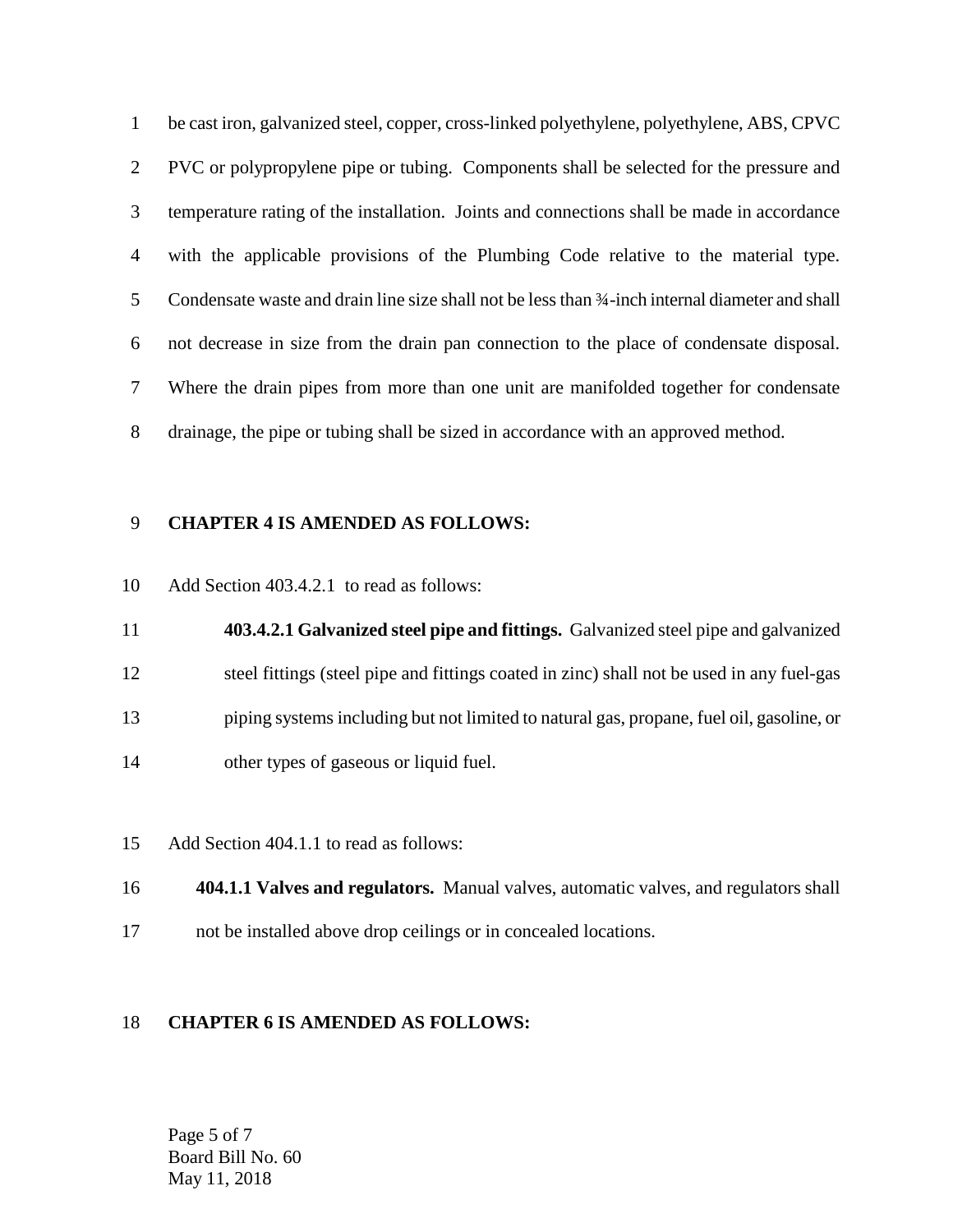Change Sections 624.1.1 and 624.2 to read as follows:

|                | <b>624.1.1 Installation requirements.</b> The requirements for water heaters relative to |
|----------------|------------------------------------------------------------------------------------------|
| 3              | sizing, relief valves, drain pans and scald protection shall be in accordance with the   |
| $\overline{4}$ | Plumbing Code.                                                                           |

 **624.2 Water heaters utilized for space heating.** Water heaters utilized both to supply potable hot water and provide hot water for space-heating applications shall be listed and labeled for such applications by the manufacturer and shall be installed in accordance with the manufacturer's instructions and the Plumbing Code.

## **CHAPTER 8 IS AMENDED AS FOLLOWS:**

Change Chapter 8 by the addition of the following:

| 11<br>$\frac{12}{13}$ | <b>IAPMO</b>                         | International Association of Plumbing and Mechanical Officials<br>5001 E. Philadelphia Street<br>Ontario, CA 91761-2816 |
|-----------------------|--------------------------------------|-------------------------------------------------------------------------------------------------------------------------|
| 14                    | <b>UPC-09- Uniform Plumbing Code</b> |                                                                                                                         |
| 15                    | 201.3, 301.6, 307.3, 624.1.1, 624.2  |                                                                                                                         |
|                       |                                      |                                                                                                                         |

 **SECTION FOUR. PENALTY CLAUSE**. Any person who shall violate a provision of this code or shall fail to comply with any of the requirements thereof, or who shall erect, construct, alter, extend, repair, remove, demolish, use, or occupy any building, structure, premises, or equipment regulated by this code in violation of an approved construction document or directive of the building official or the Board of Building Appeals, or of a permit or certificate issued under the provisions of this code, and shall, upon

Page 6 of 7 Board Bill No. 60 May 11, 2018